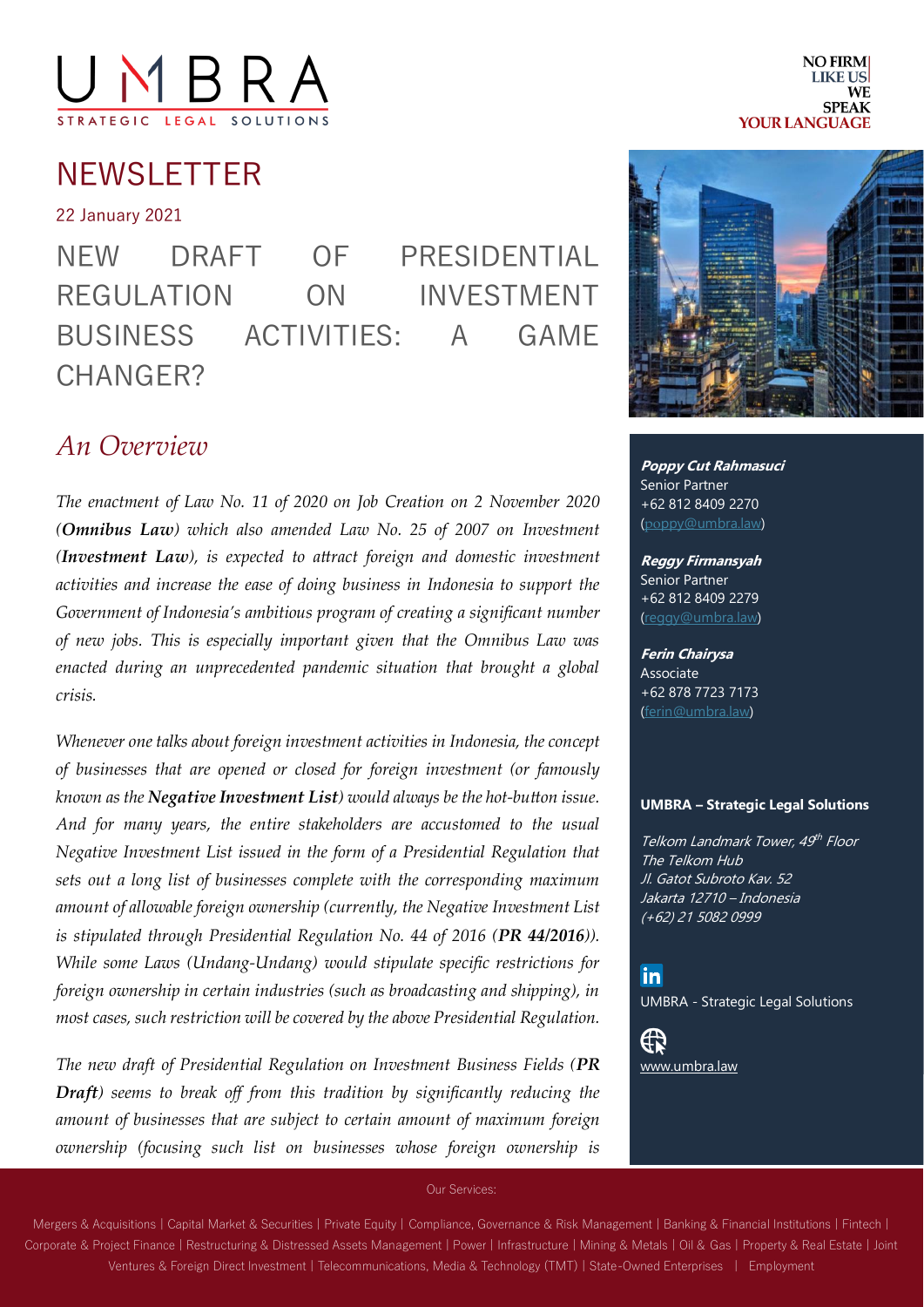

*regulated by specific laws). As such, it can be considered as the first ever "positive list of investment" in Indonesia (albeit in a softer version). In other words, if the PR Draft is formally issued in its current version, it would probably become a game changer!*

## **Key Changes**

#### Business Activities that are Declared Closed to Investment

Under the PR Draft, the Government has emphasized that all business fields are open to investment activities, except for (i) business fields that are declared closed for investment or (ii) activities that can only be conducted by the Central Government. Under the Omnibus Law, there are only 6 business fields that are completely closed for investment, namely:

- (a) narcotics cultivation and industry class I;
- (b) all forms of gambling and/or casino activities;
- (c) fish catching for the fish species listed in Appendix I of the Convention on International Trade in Endangered Species of Wild Fauna and Flora (CITES);
- (d) utilization or taking of coral and utilization or taking of corals from nature, which is used for the material building/lime/calcium, aquarium, and souvenirs/jewelry, as well as living coral or death coral (recent death streak) of nature;
- (e) chemical weapons manufacturing industry; and
- (f) industrial chemicals and industry ozone-depleting substances.

#### Business Fields that are Open to Investment

Article 3 paragraph (1) of PR Draft regulates 4 types of business fields that are open to investment, namely:

- (a) priority business fields;
- (b) allocated business fields or partnerships with cooperatives and Micro, Small, and Medium Enterprises (*Usaha Mikro, Kecil, dan Menengah* / **UMKM**);
- (c) business fields that are open with certain requirements; and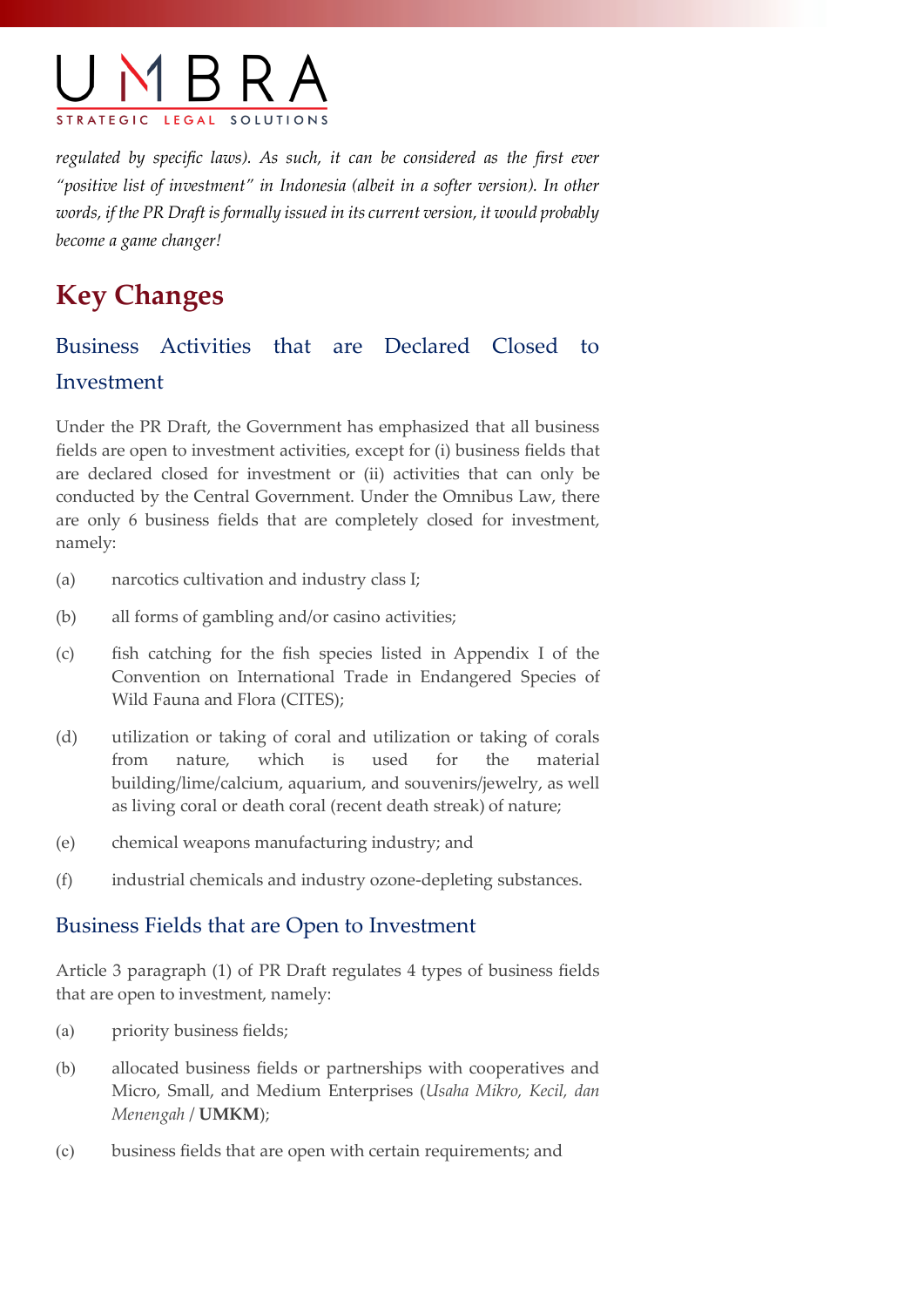

(d) business fields that are not included in the three types of business fields above – in which all investors are allowed to invest in.

#### Priority Business Fields

Under the PR Draft, a business field is declared as a priority business field if it is included in the following criteria: (i) a national strategic program or priority, (ii) capital intensive, (iii) labor-intensive, (iv) high technology, (v) pioneer industry, (vi) export or import substitution oriented, and/or (vii) oriented in research, development, and innovation activities. Investors (apply to domestic and foreign investors), that are investing in the priority business fields will be given fiscal incentives and/or non-fiscal incentives. Fiscal incentives are tax incentives that include tax allowance, tax holidays, or investment allowance, as well as customs and excise incentives in the form of exemption from import duties on imported machinery, goods, and material for industrial development and investment. Non-fiscal incentives include the ease of business licensing and other conveniences following the provisions of laws and implementing regulations.

In the list of priority business fields as stipulated under Attachment I of the PR Draft, there are 246 business fields categorized as priority business fields, i.e.:

- (a) 183 business fields that can get tax allowances;
- (b) 18 business fields that can get tax holiday; and
- (c) 45 business fields that can get investment allowances.

#### Small and Medium Sized Enterprises

According to the PR Draft, business fields that are open for investment consist of, among others, allocated business fields or partnerships with cooperatives and UMKM. While the previous PR 44/2016 does not mention the criteria for allocated business fields or partnerships with cooperatives and UMKM, the PR Draft fills up the lack of certainty. Also, the term "allocated" is newly used and was previously known as "reserved" business fields.

The allocated business fields or partnerships with cooperatives and UMKM are the business sectors that are fully allocated to cooperatives and UMKM, and business fields that require Big Scale Businesses *(Usaha Besar)* to cooperate with cooperatives and UMKM in regards to investment activities.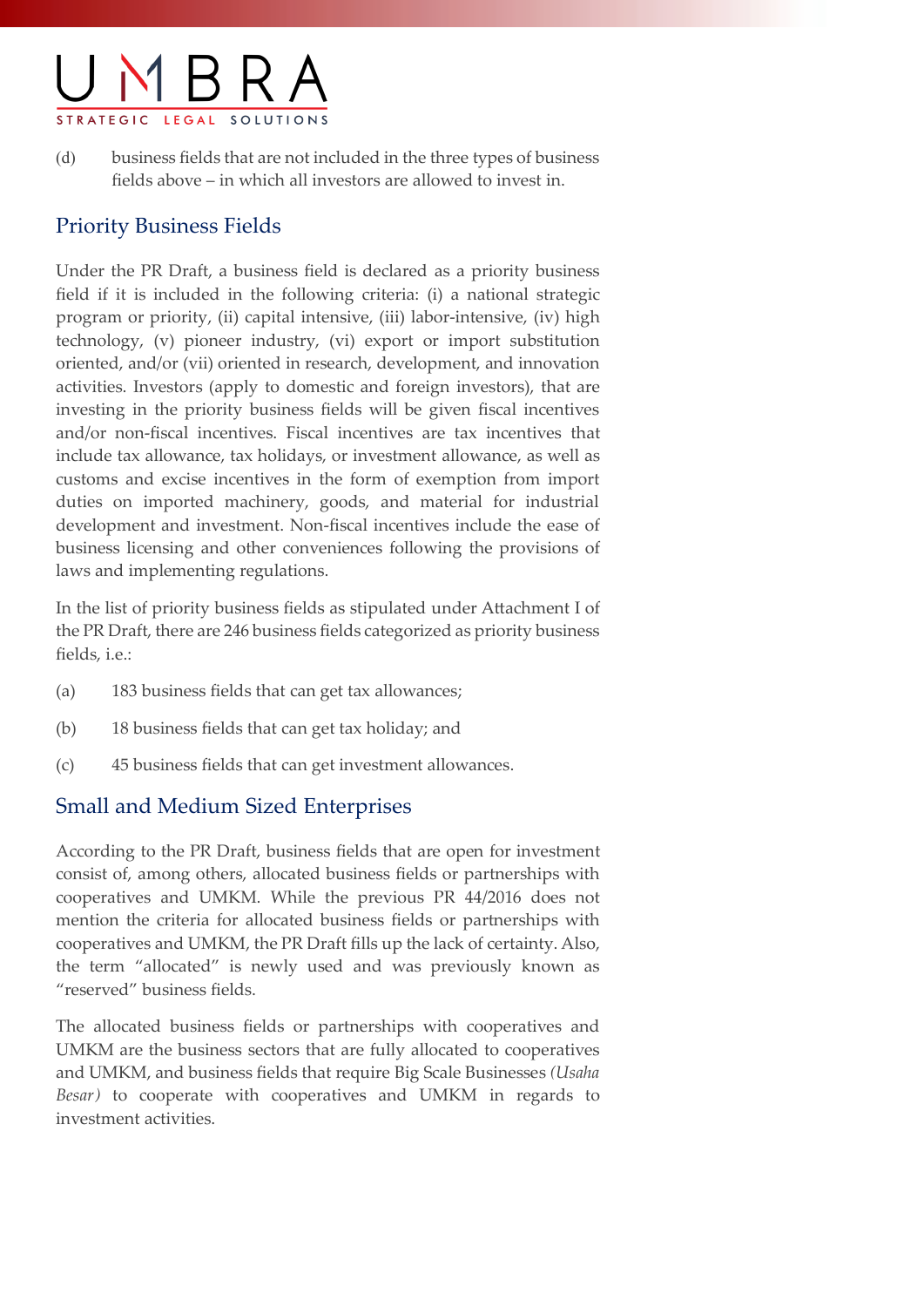

The allocated business fields for cooperatives and UMKM are determined based on the following cumulative criteria:

- (a) business activities that do not use technology or use simple technology;
- (b) business activities that have process specificities, are laborintensive, and have a special and hereditary cultural heritage; and
- (c) the capital of the business activities does not exceed Rp10,000,000,000 (ten billion Rupiah) excluding land and building for business premises.

Referring to Article 7(1) of the PR Draft, foreign investors can only carry out business activities in a Big Scale Business with an investment value of more than Rp10,000,000,000 (ten billion Rupiah), excluding land and building for premises. Hence, it is not possible for foreign investors to be allocated for cooperatives and UMKM, given that the criteria in point (c) above is not satisfied. Instead, foreign investors must partner up with cooperatives and UMKM.

The business fields that require Big Scale Businesses to partner up with cooperatives and UMKM are determined based on two criteria as follows:

- (a) it includes business fields that are mostly undertaken by cooperatives and UMKM; and/or
- (b) a business sector with a scale-up purpose to enter the supply chain.

A Big Scale Business, as defined in Law No. 20 of 2008 on UMKM as amended by Article 87 of Omnibus Law, is a productive economic enterprise carried out by a business entity with a net worth or annual sales proceed greater than a Medium Enterprise, which includes a national state-owned or private enterprises, joint ventures, and **foreign businesses** carrying out economic activities in Indonesia. The above definition emphasized that both domestic and foreign investors are allowed to partner up with cooperatives and UMKM if one or both criteria set out in point (a) and (b) above are satisfied.

There are various business fields that fall into the category of allocated business fields or partnerships with cooperatives and UMKM, for example, Electricity Providers for Power Plants < 1 MW (in energy and mineral resources sector) and *Pratama* Clinic (in health sector). Examples of the business fields that must partner up with cooperatives and UMKM, among others, include Consultation in the field of Electrical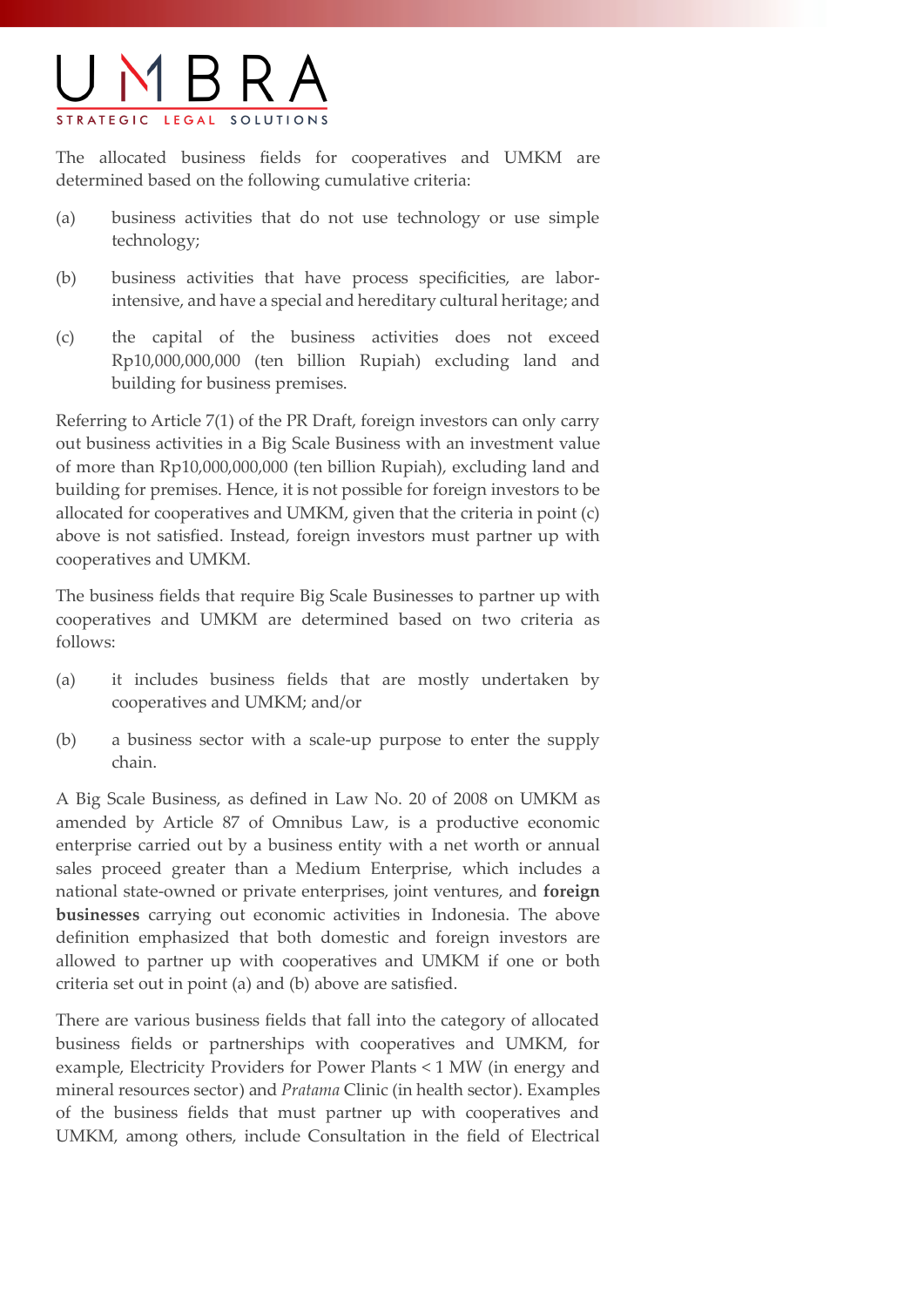

Power Installation (in energy and mineral resources sector) and Class A Medical Device Industry (in health sector).

#### Business Fields that are Open with Certain Requirements

Under the PR Draft, there is a significant decrease in the number of business fields with foreign investment restrictions from previously 350 business fields (as regulated in PR 44/2016) to only 48 (*as listed in the Attachment below*). Hence, this would open up a big opportunity for foreign investors because many business fields that are previously subject to certain maximum foreign ownership will no longer be subject to such restriction, a true game changer since the enactment of the first foreign investment law back in 1967.

#### Foreign Investment Value Requirements

The PR Draft scales up the existing stipulation regarding the minimum investment value for foreign investment, which was previously regulated under BKPM Regulation No. 1 of 2020 on Guidelines for the Implementation of Electronic Integrated Business Licensing Services. Foreign investors can only carry out business activities in a Big Scale Business with a minimum investment value of more than Rp10,000,000,000 (ten billion Rupiah), excluding land and building for business premises.

Exception to the above minimum investment requirement is given only to business entities that are domiciled in special economic areas (*kawasan ekonomi khusus*) or technology-based startups. The purpose of this provision is to encourage the strengthening of the ecosystem that includes but not limited to the aspects of funding, infrastructure, mentor networks, technology transfer, and market access.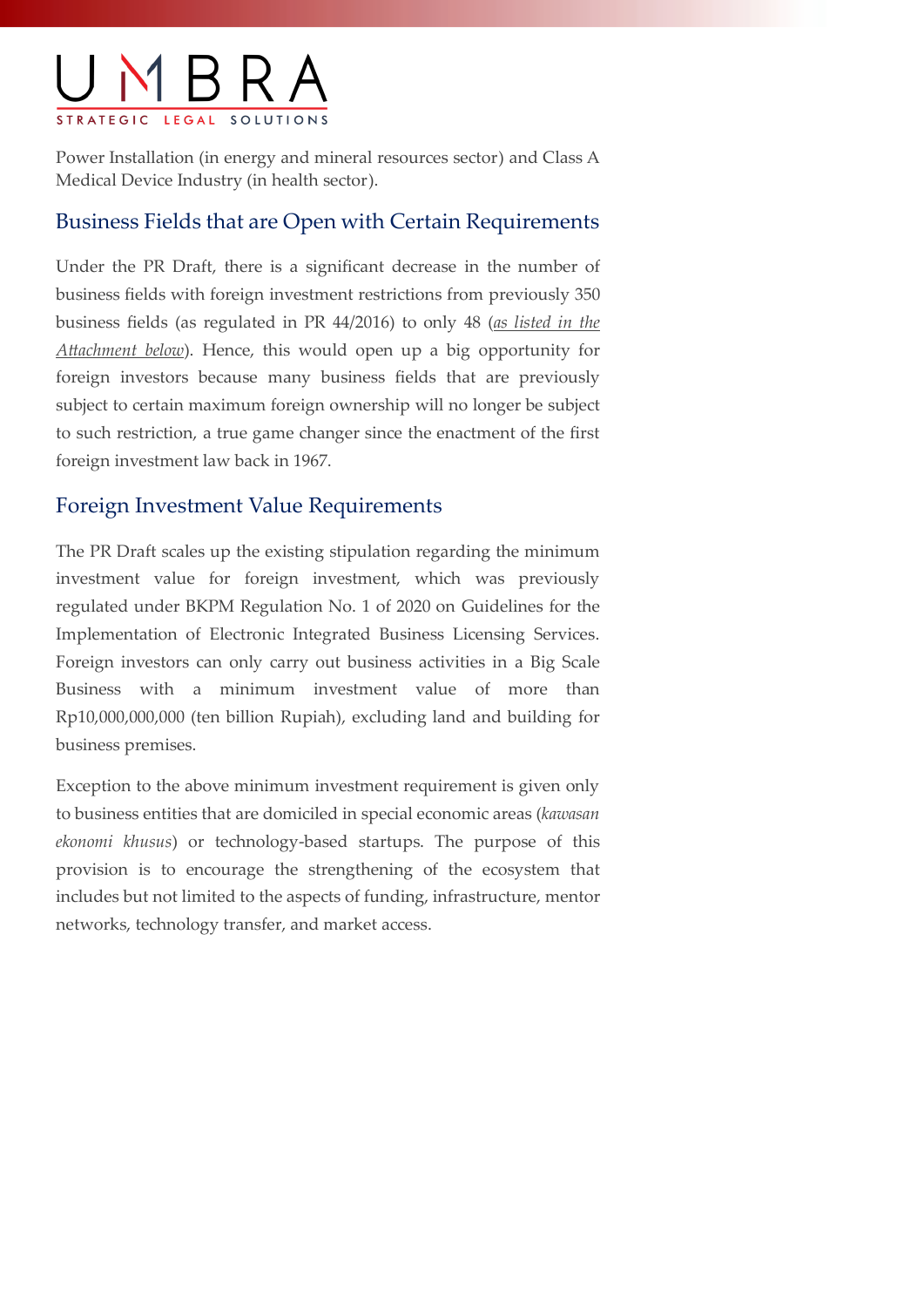$\triangleleft$   $\triangle$   $\triangle$   $\triangle$  $I. F. G. A. I.$ 

### **Closing Remarks**

Given the significant change to foreign investment restrictions and the introduction of various investment facilities (particularly the incentives for priority business fields) in the PR Draft, we expect that the regulation would alter the current investment landscape and hopefully bring positive impacts to Indonesian economy by opening up bigger opportunities for foreign investors to conduct investments in Indonesia. Exciting times indeed!

#### **Disclaimer:**

**This newsletter is intended for providing general information on the latest legal and/or regulatory issues. We have no intention to and do not: (i) provide any legal services to, and (ii) establish any client-attorney relationship with, anyone through this newsletter. We do not guarantee the completeness of all opinions stated in the newsletter and we shall not be liable in any way to you for using any materials contained in the newsletter. If you wish to follow up on any legal matter that is being discussed in this newsletter, kindly contact lawyers that are qualified to practice in Indonesia. No one may use or reproduce, by any means, any media and materials contained in this newsletter without prior approval from UMBRA - Strategic Legal Solutions.**

**By reading this article or disclaimer, and/or entering into UMBRA's website, you acknowledge and entirely agree with the content of this disclaimer.**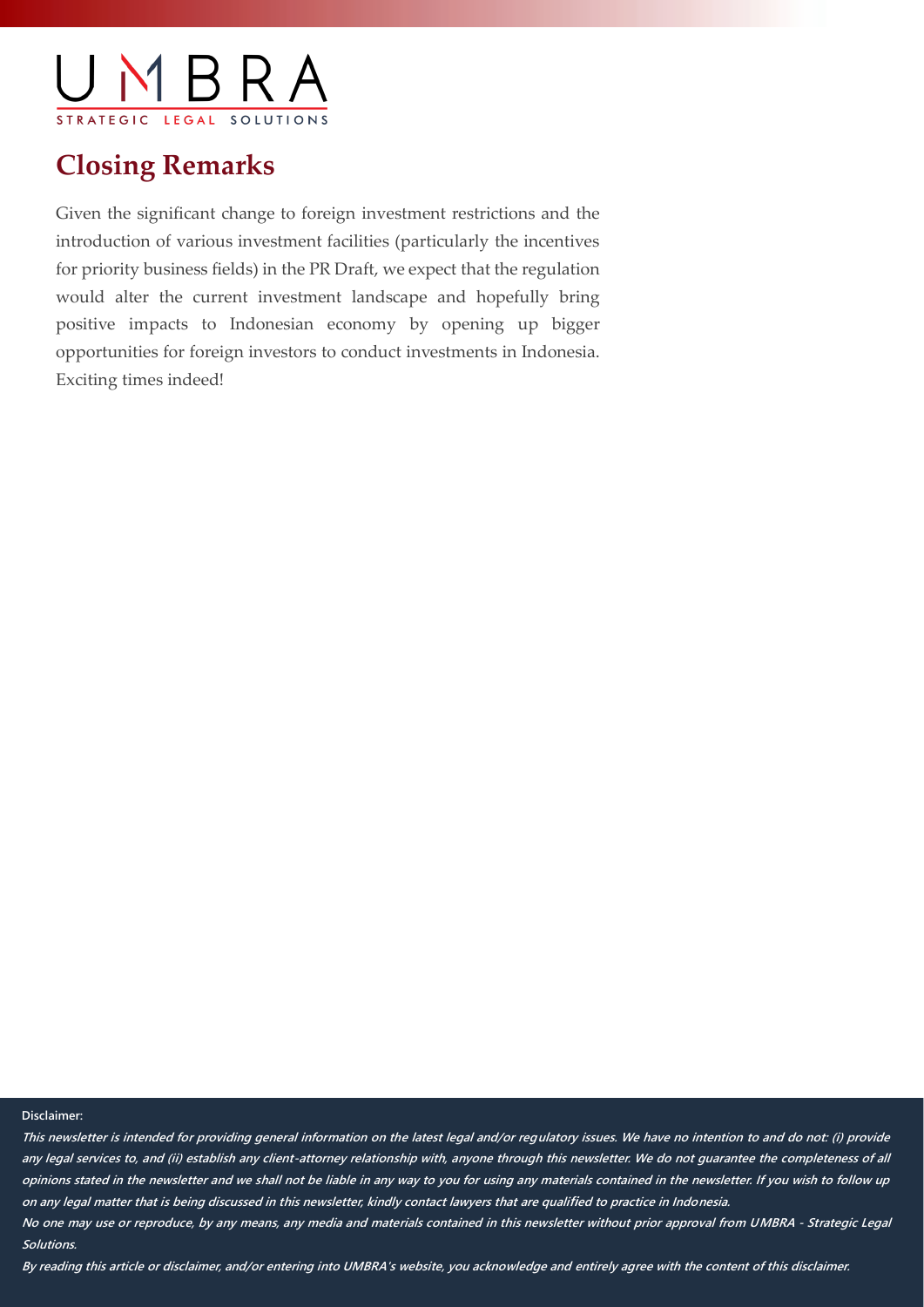

## **Attachment List of Business Activities that are Open with Certain Requirements**

| No. | <b>Business Field</b>                                                          | <b>KBLI</b> | <b>Requirements</b>                                                                                                                                                         |
|-----|--------------------------------------------------------------------------------|-------------|-----------------------------------------------------------------------------------------------------------------------------------------------------------------------------|
| 1.  | Publishing<br>of<br>newspapers,<br>magazines and newsletters (press)           | 58130       | Domestic capital: 100% for establishment;<br>a.<br>Foreign capital ownership: Maximum 49% (through the capital<br>b.<br>market) only for business expansion and development |
| 2.  | Broadcasting<br>Private<br>Agency<br>(Lembaga Penyiaran Swasta/LPS)            | 60102       | Domestic capital: 100% for establishment;<br>a.<br>Foreign capital ownership: Maximum 20% only for business<br>b.<br>expansion and development                              |
| 3.  | Subscription Broadcasting Agency<br>(Lembaga<br>Penyiaran<br>Berlangganan/LPB) | 60202       | Domestic capital: 100% for establishment;<br>a.<br>Foreign capital ownership: Maximum 20% only for business<br>b.<br>expansion and development                              |
| 4.  | Radio<br>community<br>broadcasting<br>agency                                   | 60102       | 100% domestic capital for establishment;<br>a.<br>Foreign capital ownership: Maximum 20% only for business<br>b.<br>expansion and development                               |
| 5.  | Television community broadcasting<br>agency                                    | 60202       | 100% domestic capital for establishment;<br>a.<br>Foreign capital ownership: Maximum 20% only for business<br>b.<br>expansion and development                               |
| 6.  | Postal Activities                                                              | 53100       | Foreign capital ownership: Maximum 49%                                                                                                                                      |
| 7.  | Domestic Scheduled Commercial<br>Air Transportation                            | 51101       | Foreign capital ownership: Maximum 49%;<br>a.<br>The national capital must outnumber the whole foreign capital<br>b.<br>(single majority)                                   |
| 8.  | Non-scheduled<br>Domestic<br>Commercial Air Transportation                     | 51102       | Foreign capital ownership: Maximum 49%;<br>a.<br>The national capital must outnumber the whole foreign capital<br>b.<br>(single majority)                                   |
| 9.  | Air Force Activities                                                           | 51109       | Foreign capital ownership: Maximum49%;<br>a.<br>The national capital must outnumber the whole foreign capital<br>b.<br>(single majority)                                    |
| 10. | Liner and Tramper Domestic Sea<br><b>Transportation for Passengers</b>         | 50111       | Foreign capital ownership: Maximum 49%                                                                                                                                      |
| 11. | Domestic Sea Transportation for<br>Tourism                                     | 50113       | Foreign capital ownership: Maximum 49%                                                                                                                                      |
| 12. | Domestic<br>Sea<br>Pioneer<br><b>Transportation for Passengers</b>             | 50114       | Foreign capital ownership: Maximum 49%                                                                                                                                      |
| 13. | Liner and Tramper Domestic Sea<br>Freight for Goods                            | 50131       | Foreign capital ownership: Maximum 49%                                                                                                                                      |
| 14. | Domestic Sea Transportation for<br>Special Goods                               | 50133       | Foreign capital ownership: Maximum 49%                                                                                                                                      |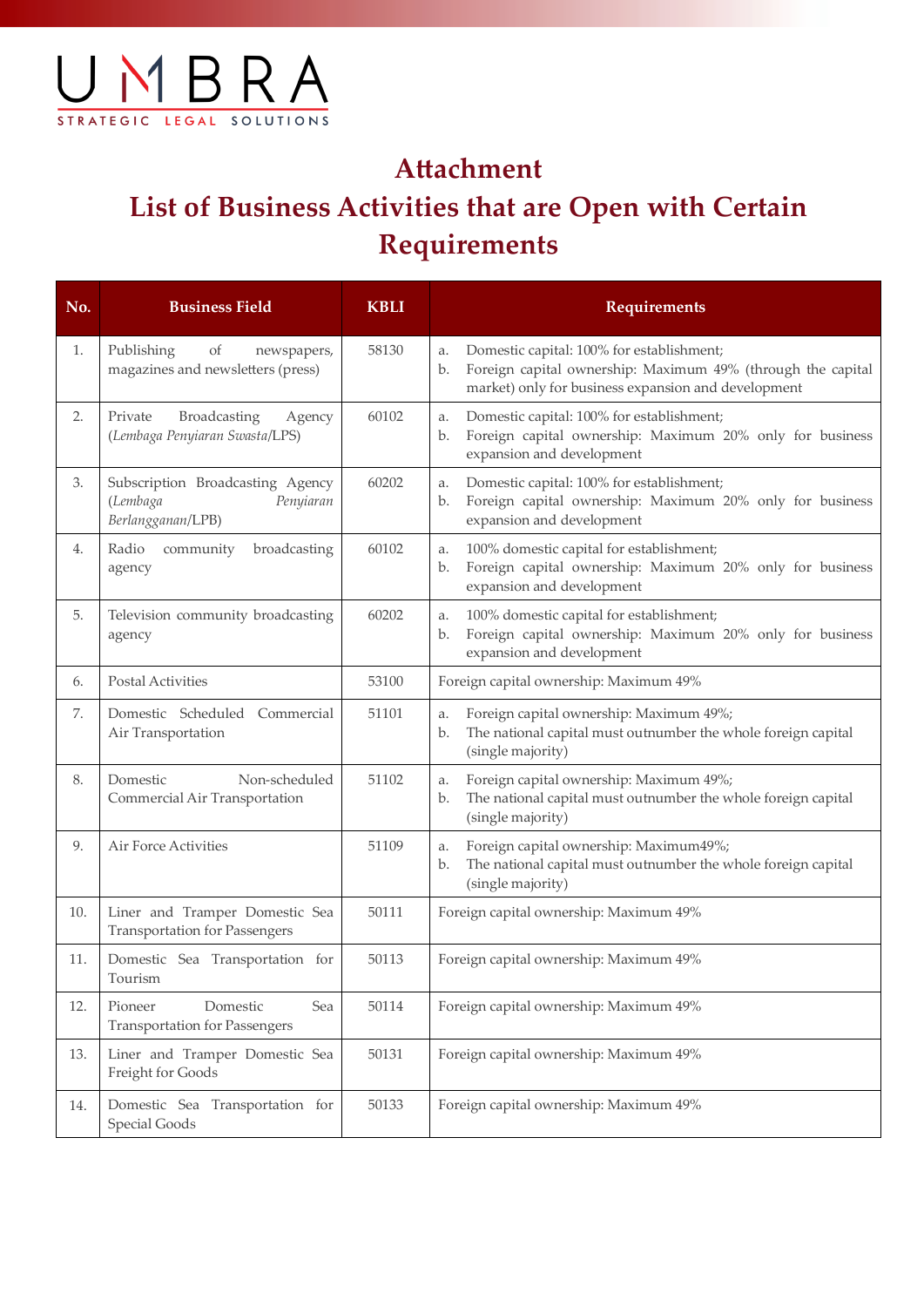# UMBRA STRATEGIC LEGAL SOLUTIONS

| No. | <b>Business Field</b>                                                                         | <b>KBLI</b> | <b>Requirements</b>                                                                                                                           |
|-----|-----------------------------------------------------------------------------------------------|-------------|-----------------------------------------------------------------------------------------------------------------------------------------------|
| 15. | Pioneer<br>Domestic<br>Sea<br><b>Transportation for Goods</b>                                 | 50134       | Foreign capital ownership: Maximum 49%                                                                                                        |
| 16. | Public<br>Shipping<br>Domestic<br>Sea<br>Transportation                                       | 50135       | Foreign capital ownership: Maximum 49%                                                                                                        |
| 17. | Overseas Liner and Tramper Sea<br>Freight for Goods                                           | 50141       | Foreign capital ownership: Maximum 49%                                                                                                        |
| 18. | Overseas Sea Transportation for<br><b>Special Goods</b>                                       | 50142       | Foreign capital ownership: Maximum 49%                                                                                                        |
| 19. | Interprovincial general inland water<br>transportation                                        | 50214       | Foreign capital ownership: Maximum 49%                                                                                                        |
| 20. | Interprovincial pioneering inland<br>water transportation                                     | 50215       | Foreign capital ownership: Maximum 49%                                                                                                        |
| 21. | Inter-district/intercity general inland<br>water transportation                               | 50216       | Foreign capital ownership: Maximum 49%                                                                                                        |
| 22. | Inter-district/intercity<br>pioneering<br>inland water transportation                         | 50217       | Foreign capital ownership: Maximum 49%                                                                                                        |
| 23. | Inner district/city general inland<br>water transportation                                    | 50218       | Foreign capital ownership: Maximum 49%                                                                                                        |
| 24. | River and Lake Transportation for<br>Passengers with Fixed Schedule and<br>Regular Route      | 50211       | Foreign capital ownership: Maximum 49%                                                                                                        |
| 25. | River and Lake Transportation for<br>Passengers with Non-Fixed and<br><b>Irregular Routes</b> | 50212       | Foreign capital ownership: Maximum 49%                                                                                                        |
| 26. | River and Lake Transportation with<br>Non-Fixed and Irregular Routes for<br>Tourism           | 50213       | Foreign capital ownership: Maximum 49%                                                                                                        |
| 27. | River and Lake Transportation for<br>General Goods and/or Animals                             | 50221       | Foreign capital ownership: Maximum 49%                                                                                                        |
| 28. | River and Lake Transportation for<br>Special Goods                                            | 50222       | Foreign capital ownership: Maximum 49%                                                                                                        |
| 29. | River and Lake Transportation for<br>Dangerous Goods                                          | 50223       | Foreign capital ownership: Maximum 49%                                                                                                        |
| 30. | Main Equipment Industry                                                                       | 25200       | Capital ownership based on approval from the Minister of Defense                                                                              |
| 31. | Industry of Liquor Containing<br>Alcohol                                                      | 11010       | For business expansion, only the Industry of Liquor Containing<br>Alcohol that has a business licensing in the similar business field         |
| 32. | Industry of Beverage Containing<br>Alcohol: Wine                                              | 11020       | For business expansion, only the Industry of Beverage Containing<br>Alcohol: Wine that has a business licensing in the similar business field |
| 33. | Industry of Beverage Containing<br>Malt                                                       | 11031       | For business expansion, only the Industry of Beverage Containing Malt<br>that has a business licensing in the similar business field          |